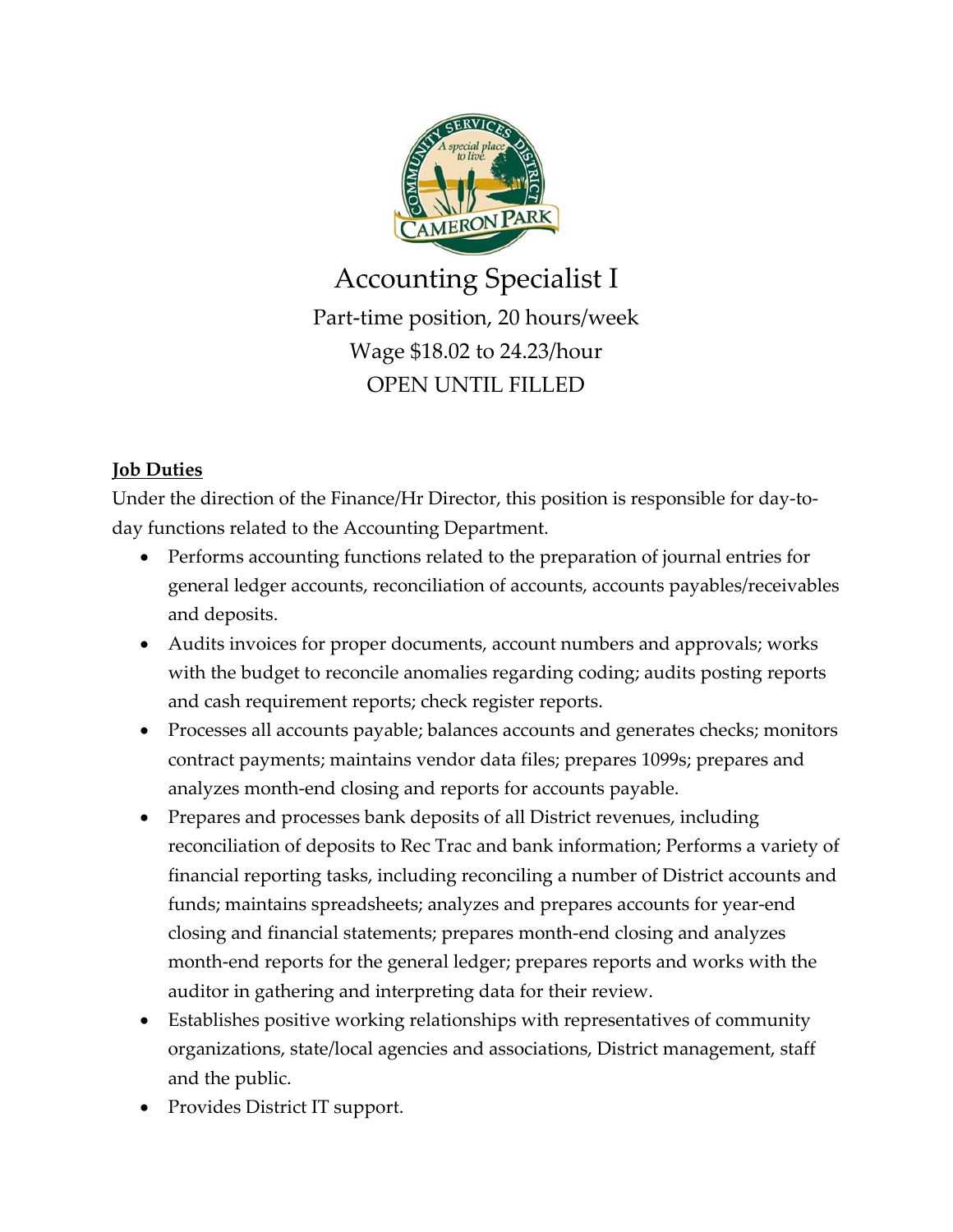# **Qualifications and Education Requirements**

- Strong organizational skills
- Computer applications such as spreadsheets, word processing, calendar, e-mail and database software.
- Administrative experience in an office setting.
- An Associate's Degree is desired.

Emailed completed application and resume to Christina Greek, Finance/Hr Officer at cgreek@cameronpark.org. Please include 3 professional references.

Position is open until filled; hiring immediately.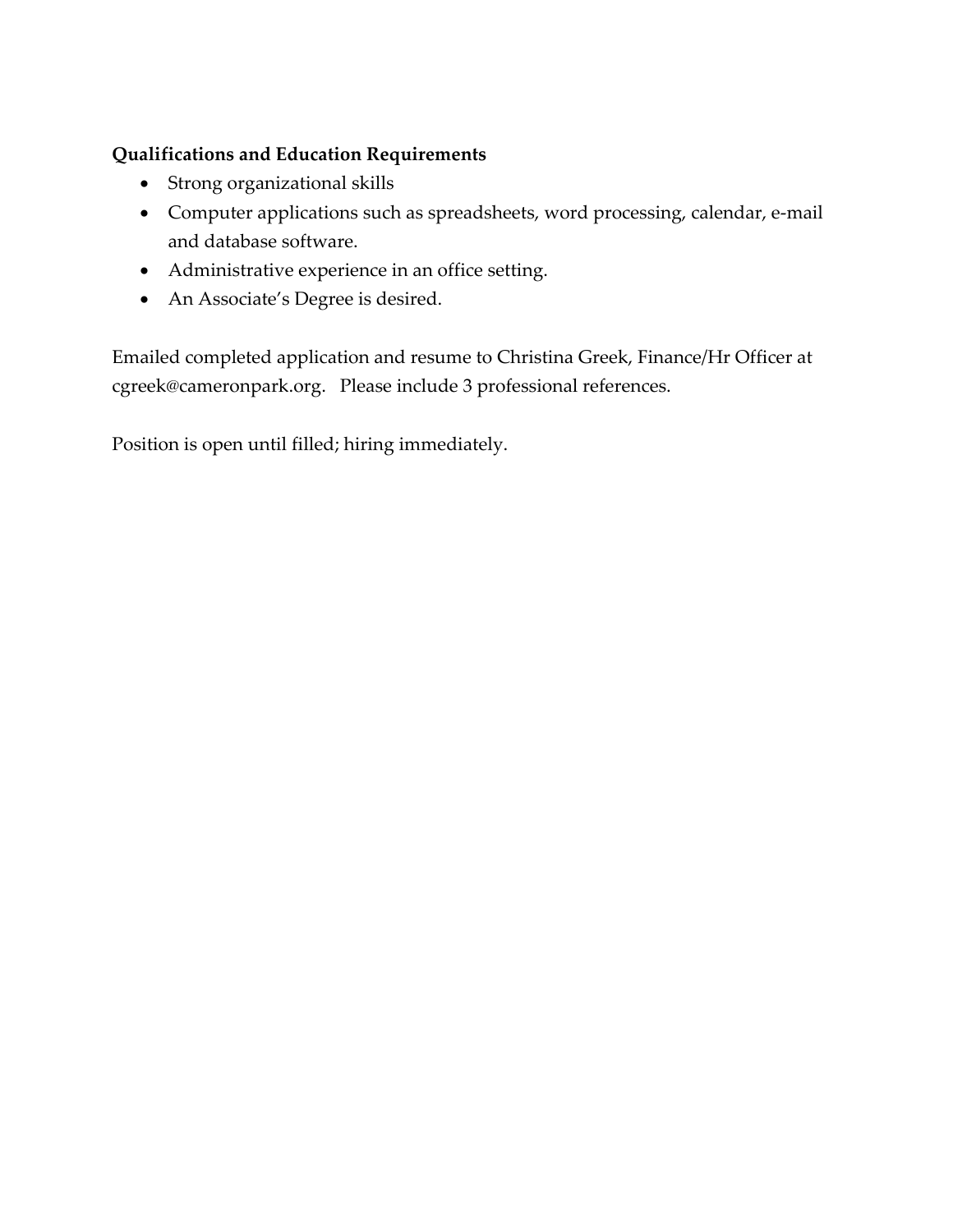| <b>Job Title:</b>                               | Accounting Specialist I -<br>Confidential | Department/Group:                                    | Cameron Park CSD<br>Administration and<br>Finance |
|-------------------------------------------------|-------------------------------------------|------------------------------------------------------|---------------------------------------------------|
| Location:                                       | Cameron Park CSD Office                   | <b>Will Train Applicant(s):</b>                      | Specific to assigned duties                       |
| Level/Salary Range:                             | See approved salary chart                 | <b>Position Type:</b>                                | Less than 19                                      |
| <b>OFFICE ADDRESS:</b>                          |                                           | <b>BENEFITS:</b>                                     |                                                   |
| <b>Cameron Park Community Services District</b> |                                           | <b>Full-Time with all Benefits</b><br>П              |                                                   |
| 2502 Country Club Drive                         |                                           | Part-Time with Health only Benefits<br>□             |                                                   |
| Cameron Park, CA 95682                          |                                           | Less than Part-Time with no Benefits<br>$\checkmark$ |                                                   |
| www.cameronpark.org                             |                                           | Seasonal with no Benefits<br>П                       |                                                   |
| <b>Job Description</b>                          |                                           |                                                      |                                                   |

# **GENERAL DESCRIPTION OF POSITION**

Under general direction, performs accounting functions related to the preparation of journal entries for general ledger accounts, reconciliation of accounts, accounts payables/receivables, deposits, assists Front Office Operations; and performs other related duties as required. This is a Confidential position.

### **DISTINGUISHING CHARACTERISTICS**

The Accounting Specialist I is the entry-level class expected to perform the full scope of accounts payables/receivables, customer service functions, assistance of Front Office Operations and related support duties with minimum supervision. Assignments are characterized by the presence of general guidelines from which to make decisions and the availability of supervision when required. This classification is distinguished from the next higher classification of Accounting Specialist II in that the latter performs the professional accounting duties.

# **SUPERVISION EXERCISED/RECEIVED**

Receives general direction from the Finance/Human Resources Officer.

# **ESSENTIAL JOB DUTIES:**

- Performs accounting functions related to the preparation of journal entries for general ledger accounts, reconciliation of accounts, accounts payables/receivables and deposits.
- Audits invoices for proper documents, account numbers and approvals; works with the budget to reconcile anomalies regarding coding; audits posting reports and cash requirement reports; check register reports.
- Processes all accounts payable; balances accounts and generates checks; monitors contract payments; maintains vendor data files; prepares 1099s; prepares and analyzes month-end closing and reports for accounts payable.
- Prepares and processes bank deposits of all District revenues, including reconciliation of deposits to Rec Trac and bank information; Performs a variety of financial reporting tasks, including reconciling a number of District accounts and funds; maintains spreadsheets; analyzes and prepares accounts for year-end closing and financial statements; prepares month-end closing and analyzes month-end reports for the general ledger; prepares reports and works with the auditor in gathering and interpreting data for their review.
- Establishes positive working relationships with representatives of community organizations, state/local agencies and associations, District management, staff and the public.
- Provides District IT support.